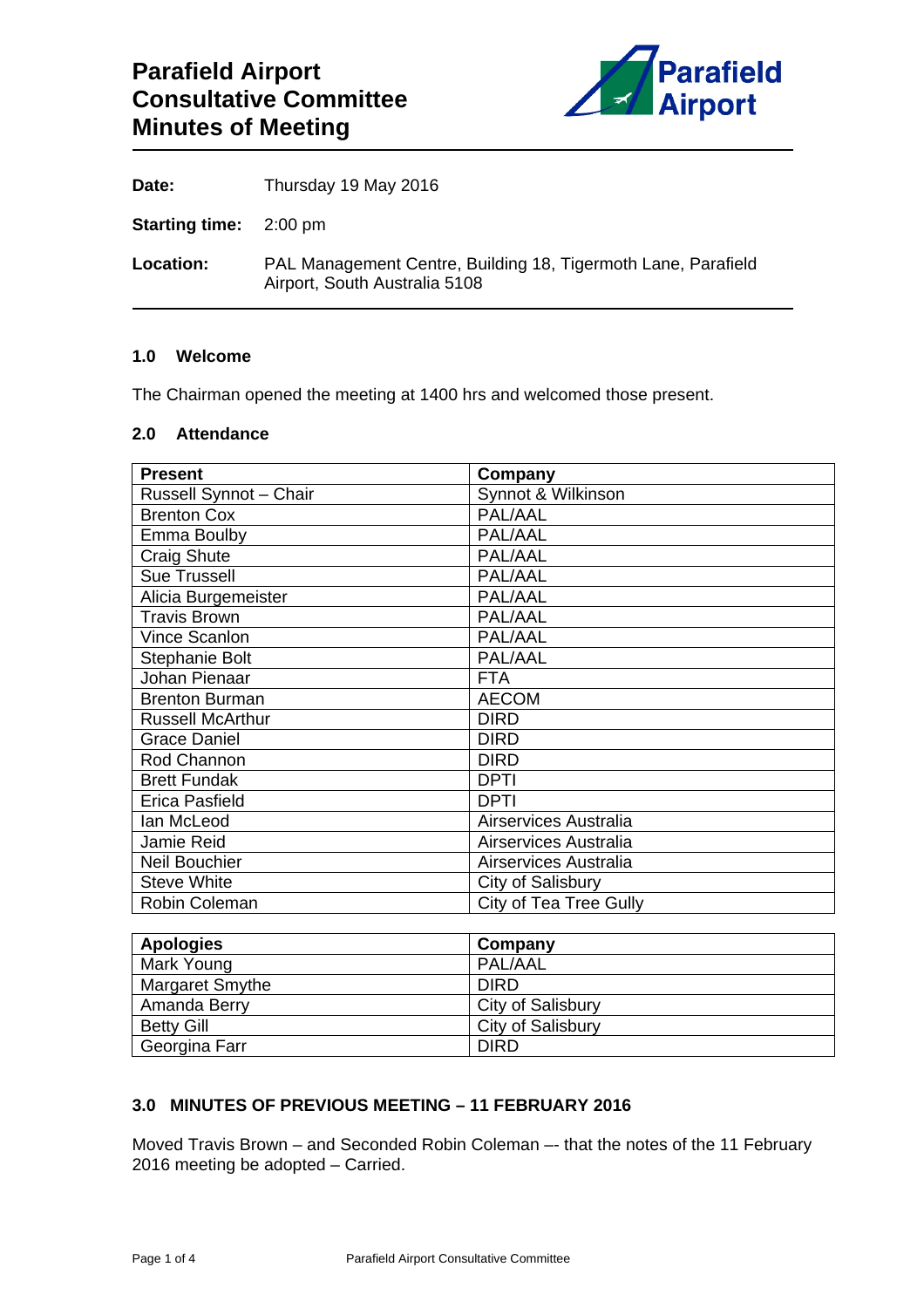## **4.0 CORRESPONDENCE**

### **4.1 Correspondence In:**

Apologies Reports Emails from local residents

At the previous meeting, a resident submitted a number of questions to the Chair by email to ask Airservices on his behalf. Airservices will provide the Chair with a response and the Chair will respond on behalf of the Committee. The email was about aircraft noise and possible 'chemtrails'.

## **4.2 Correspondence Out:**

Reports, Previous Minutes and Agenda Email from Committee regarding Air Quality monitoring: response to resident Email from Committee regarding Parafield Airport Temporary Noise Monitoring response

## **5.0 ACTION ITEMS**

### **5.1 Public Safety Zones from the Commonwealth – ongoing item**

No further update, the next NASAG meeting was postponed until July.

# **5.2 Airservices Noise Monitoring Program Review Report**

Please refer item 9.1.

## **5.3 Update on Park and Ride**

No further update since the last meeting.

## **5.4 Air Quality Monitoring Update**

Please refer item 9.3.

# **5.5 Resident Questions Regarding the Parafield Airport Temporary Noise**

**Monitoring** 

Please refer item 4.1.

## **6.0 AIRPORT UPDATE**

**6.1 Parafield Airport Limited Report –** tabled with no items required to be noted.

**6.2 Property and Development and Land Use Report –** tabled with the following noted: The Brand Outlet Centre occupancy marketing is progressing well to reach the desired prelease commitment.

**6.3 Environment Report –** tabled with the following noted in relation to bird strike issues: Average abundance of key bird species is generally within the 5-year average with the exception of two high risk species (Galahs and Magpies) indicating an increased number of these species on the airfield. This can be caused by dry conditions attracting birds looking for more food.

**6.4 Planning Co-ordination Forum Report –** tabled with the following noted: A presentation was provided to the Planning Forum in relation to the South Australian planning matters including an update on the 30-Year Plan for Greater Adelaide and New Planning Legislation. The principles for the 30-Year Plan for Greater Adelaide have not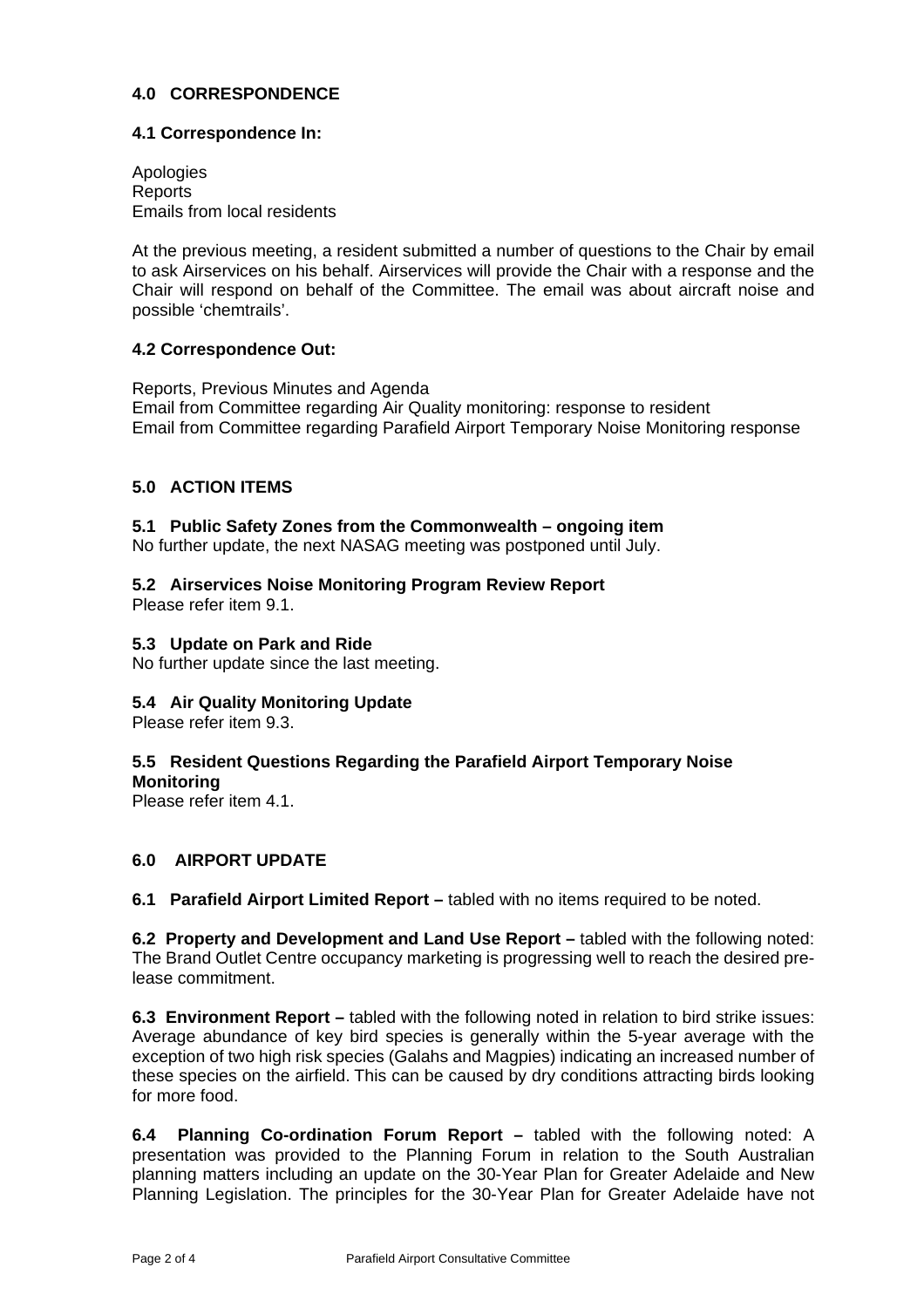changed from the current Plan but the approach now is to prepare an addendum to the previous version – updating assumptions and implementation program.

The New Planning Legislation (Planning, Development and Infrastructure Act), was recently supported by Parliament. The Government is now working on the Transition Bill and Regulations, and has been given up to a year to commence implementation of various elements of the new Act.

**6.5 Technical Working Group (PATWG) –** tabled with the following noted: The group met on Wednesday, 18 May and discussed the holding of aircraft during the Remembrance Day service quiet time and other significant days and The Airport Manager will speak with the Councils on the exact dates and locations.

A discussion about a potential complaint about the Fly Friendly flying hours which is being investigated.

**6.6 2017 Master Plan Update –** It was noted that a change in Legislation was being considered by the Minister which means that for some airports, Airport Master Plans could have an 8-year cycle instead of the current 5-year cycle. It is unclear if this change will affect the 2017 Parafield Master Plan. An update will be provided at the next meeting as the Government are currently in 'caretaker' mode ahead of the next election.

# **7.0 COMMUNITY AND AIRPORT AGENCY UPDATE**

**7.1 Federal Department of Infrastructure and Regional Development Report –** tabled with the following noted: Referring to the Airports Act CACGs and PCF review, the report was sent to Chairs in late 2015 and waiting on feedback to be received to determine which recommendations will be adopted.

A review was undertaken on all Australian curfew airports (Adelaide, Essendon, Gold Coast and Sydney Airports) around curfew administration. The review will be finalised around mid-July as they are currently in 'caretaker' mode.

**7.2 State Department of Planning, Transport and Infrastructure Report –** tabled with the following noted: The Building Height Referral Mapping hasn't proceeded any further since the last meeting for Parafield but looking to implement towards the end of the year.

**7.3 Airservices Australia (ASA) Report – The following was noted:** 

Quarter 1, 2016 Adelaide Noise Information Report has now been published at http://www.airservicesaustralia.com/publications/noise-reports/noise-reports/.

A total of 24 complainants lodged complaints in Quarter 1 2016. The numbers are very similar to Quarter 1 2015. All complaints at Parafield Airport were regarding circuit movements.

ASA will be launching online reporting to replace the current report that they provide the Committee. The online reporting provide a range of information including; noise improvements – CACG, runways, flight paths, movements and community consultation, noise monitoring and complaints.

The method to lodge a complaint or make an enquiry about aircraft noise or operations with Airservices Noise Complaints and Information Service (NCIS) were noted:

- directly via **WebTrak** www.airservicesaustralia.com/aircraftnoise/webtrak/
- using Airservices **online form** www.airservicesaustralia.com/aircraftnoise/about-making-a-complaint/how-tomake-a-complaint/